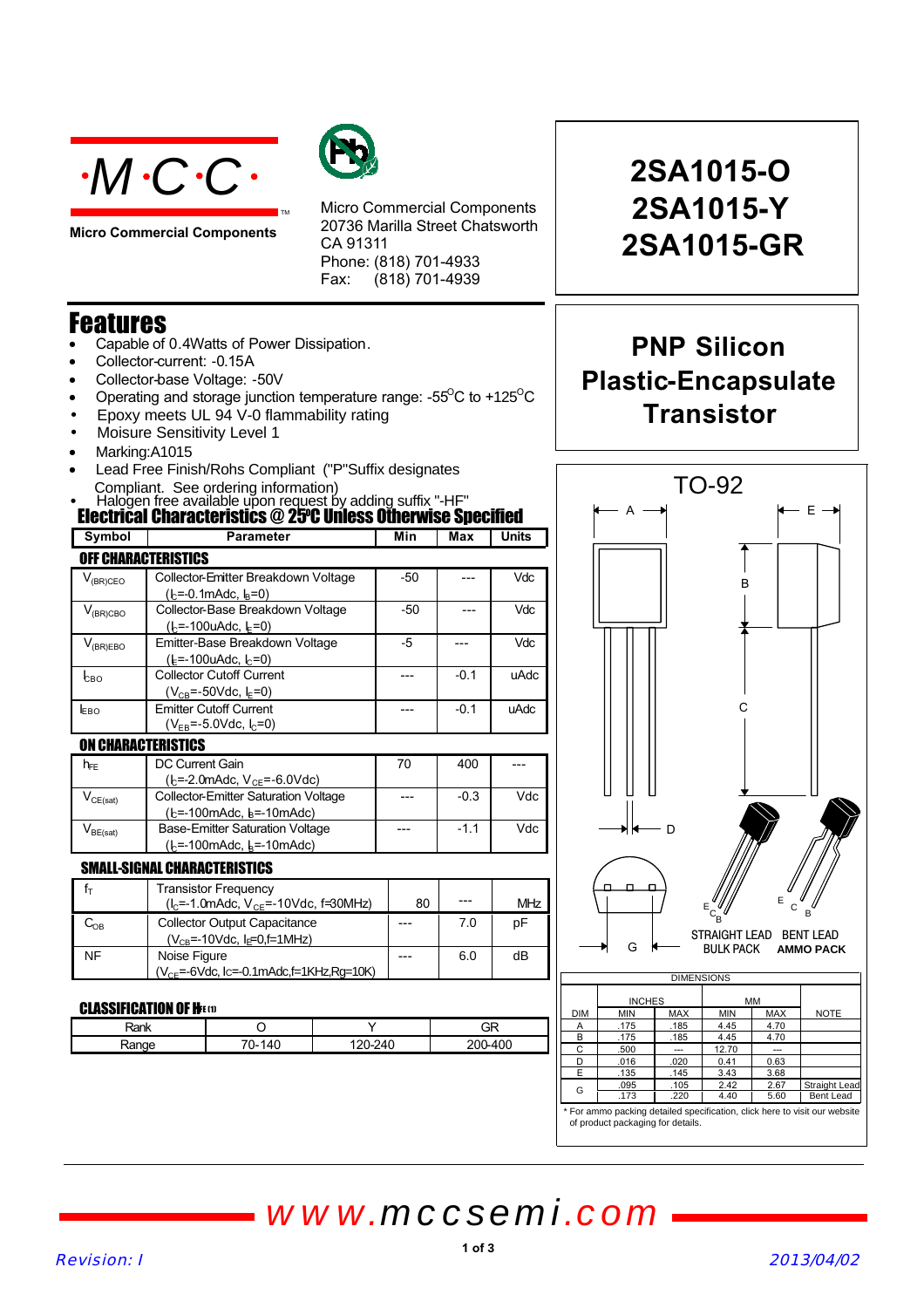## **Typical Characteristics 2SA1015**





*www.mccsemi.com*